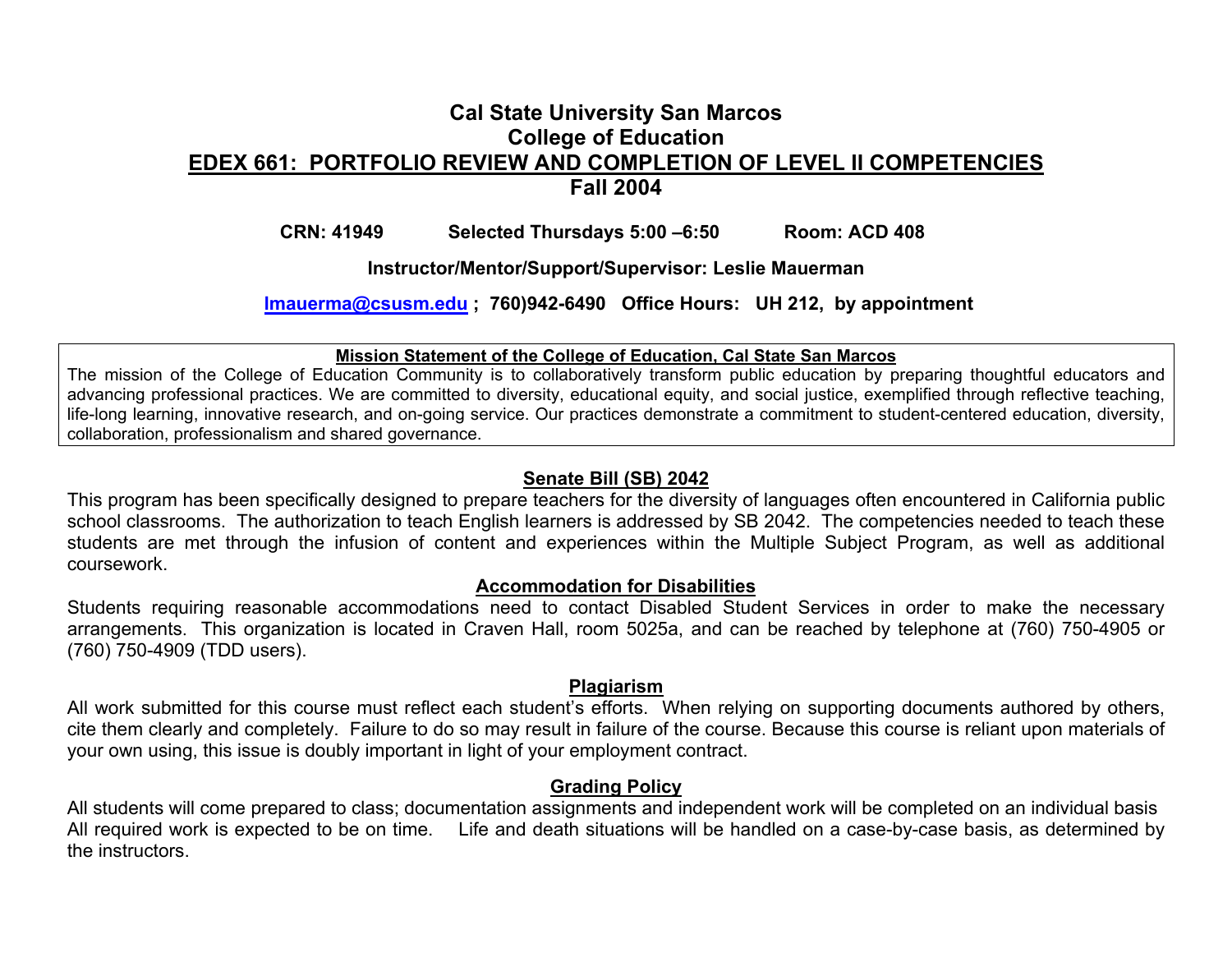It is expected that students will proofread and edit their work prior to submission. Students will ensure that the text is error-free (grammar, spelling), and ideas are logically and concisely presented. Refer to American Psychological Association (APA) manual,  $5<sup>th</sup>$  edition, for quidance. Neglecting to do the above will impact the instructors' abilities to read and understand the text; the assignment's grade will be negatively affected as a result of this oversight.

Grading will also include a component of "professional demeanor." Students will conduct themselves in ways that are expected of those who are part of the professional arena. This includes but is not limited to the following:

- On-time arrival to all class sessions;
- Advance preparation and timely submission of documentation in a professional portfolio;
- Respectful participation in all settings (e.g., whole group, small group, in/outside of class);
- Carefully considered, culturally aware approaches to solution-finding.
- Personal and professional appearance, actions and discussions which reflect the university's integrity, commitment to education for ALL students and general educational reform toward excellence.

## **EDEX 661 Course Description and Objectives**

This course is the second in a series of two courses (EDEX 660 and EDEX 661) designed to be taken sequentially. The primary goal of this semi-independent seminar is to support, guide and monitor the development of the Special Education professional throughout his/her induction process. It is intended to cover the span of two years of the CSUSM Level II program, whether or not the candidate chooses to complete a Master's degree. State law requires that the clear Level II credential be completed within 5 years following the issuance of the preliminary credential.

This course requires employment in public or private school settings in the State of California, as well as participation in professional development and other education-related contexts. It is also a state requirement that the school district where the candidate is employed agree to assign an on-site peer support provider for the candidate during the process. (This support provider is often a person similar to a BTSA support provider, if not the same person, who will work with the candidate throughout the process and attend his/her capstone presentation event)

This course is designed:

- to extend candidates' knowledge and professional skill through documentation of current personal work and research/practice in the field of education,
- to encourage further infusion of technology/best practices/general education collaboration in the field of Special Education through a capstone experience of a presentation event,
- to refine, complete and polish the professional licensure portfolio, documenting and displaying evidence of competency in each of the standard areas of the Level II California Competencies for Educational Specialist Clear Credential.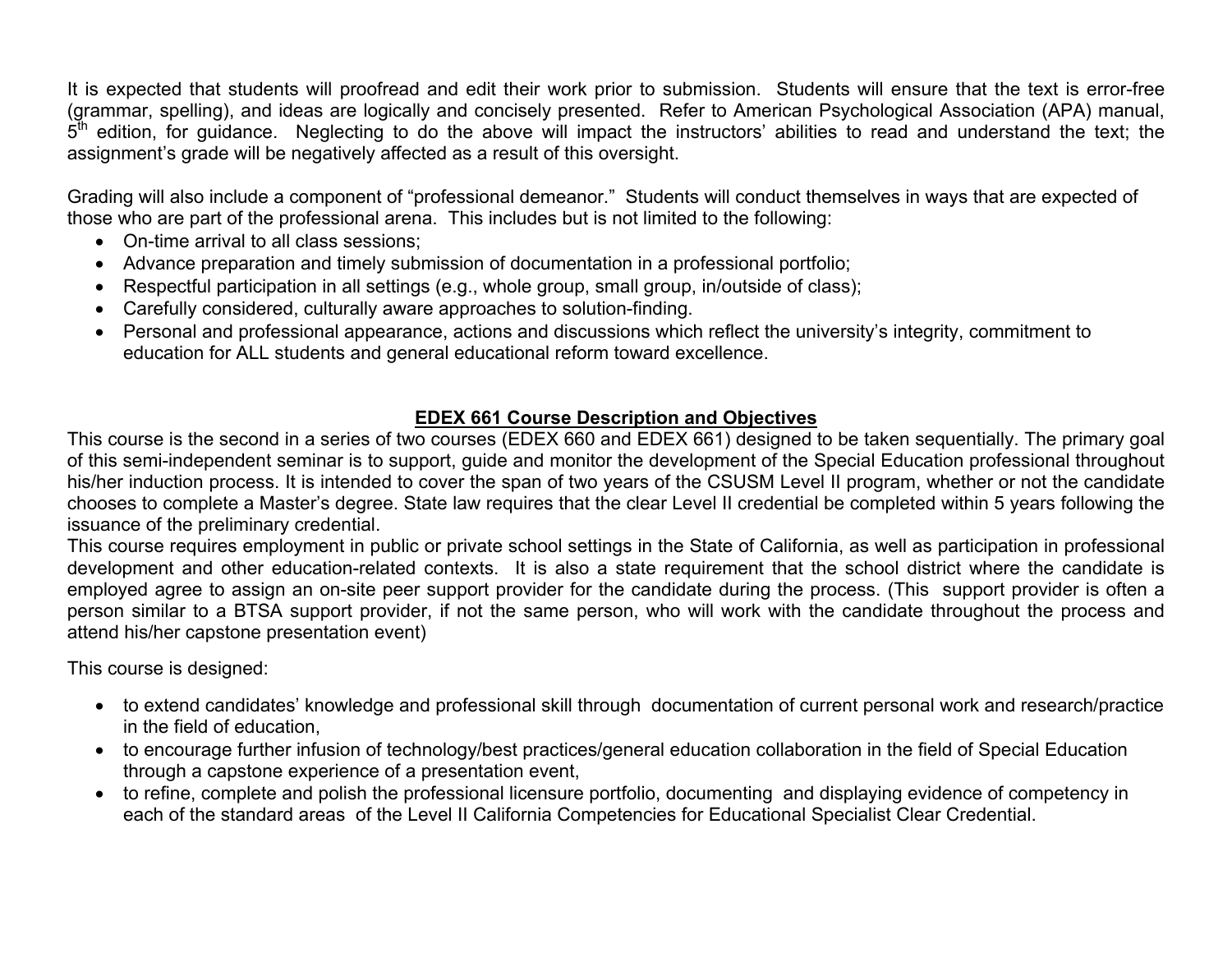### **Required Texts**

No additional text required for this, the second half of the two-part Portfolio Development Seminar. Refer to Campbell text from EDEX 660, as well as various articles found on the class supplemental website.

### **Course Requirements**

As detailed in the course syllabus (for registered students on the WebCT course requirements page), candidates for completion of the Level II specialist credential must:

- Attend class meetings, at least one peer-review small group meeting,
- Attend and actively participate in at least one pre-scheduled geographical group meeting.
- Work with his/her support provider on an ongoing basis, to be documented through the completion of the standards competency standards forms with the university supervisor at the end of the course.
- Continually build and review/refine/ add to the actual items of evidence, housing each piece of evidence as detailed in the portfolio requirement page, found at the end of this syllabus.
- Participate both as a presenter and an exhibitor in the culminating event of the course, including, but not limited to a university student sponsored Portfolio Showcase Event.
- Take on one additional service task for the implementation of the Showcase.
- Follow through with all required paperwork and finishing portions of the documentation required for the credential with student services, including revamping any portions of the portfolio which, in the estimation of the district support provider and/or the university supervisor, need remediation of additional documentation in order to demonstrate competence.

# **EDEX 661 Portfolio Review, Site Visit and Showcase Event Class Meeting Schedule and Deadlines**

ACD 408 Selected Thursdays, 5:00 – 6:50

# **Fall 2004 Leslie Mauerman lmauerma@csusm.edu**

| 9/02/04 | Overview of Credential Information<br>Review of schedule | <b>Guests from Student Services</b><br>(?) Form Portfolio Peer Review Groups<br>Geographically OR by M/M, M/S | <b>WebCT Overview</b><br>Revisit items from 660<br>Email "Loop" List |
|---------|----------------------------------------------------------|---------------------------------------------------------------------------------------------------------------|----------------------------------------------------------------------|
| 9/9/04  | Deadlines, Peer Review Process                           | Online material available                                                                                     |                                                                      |
| 9/16/03 | No Class: Sm. Geo. Group Meetings 1                      |                                                                                                               | Indiv peer review forms, data                                        |

for refinement